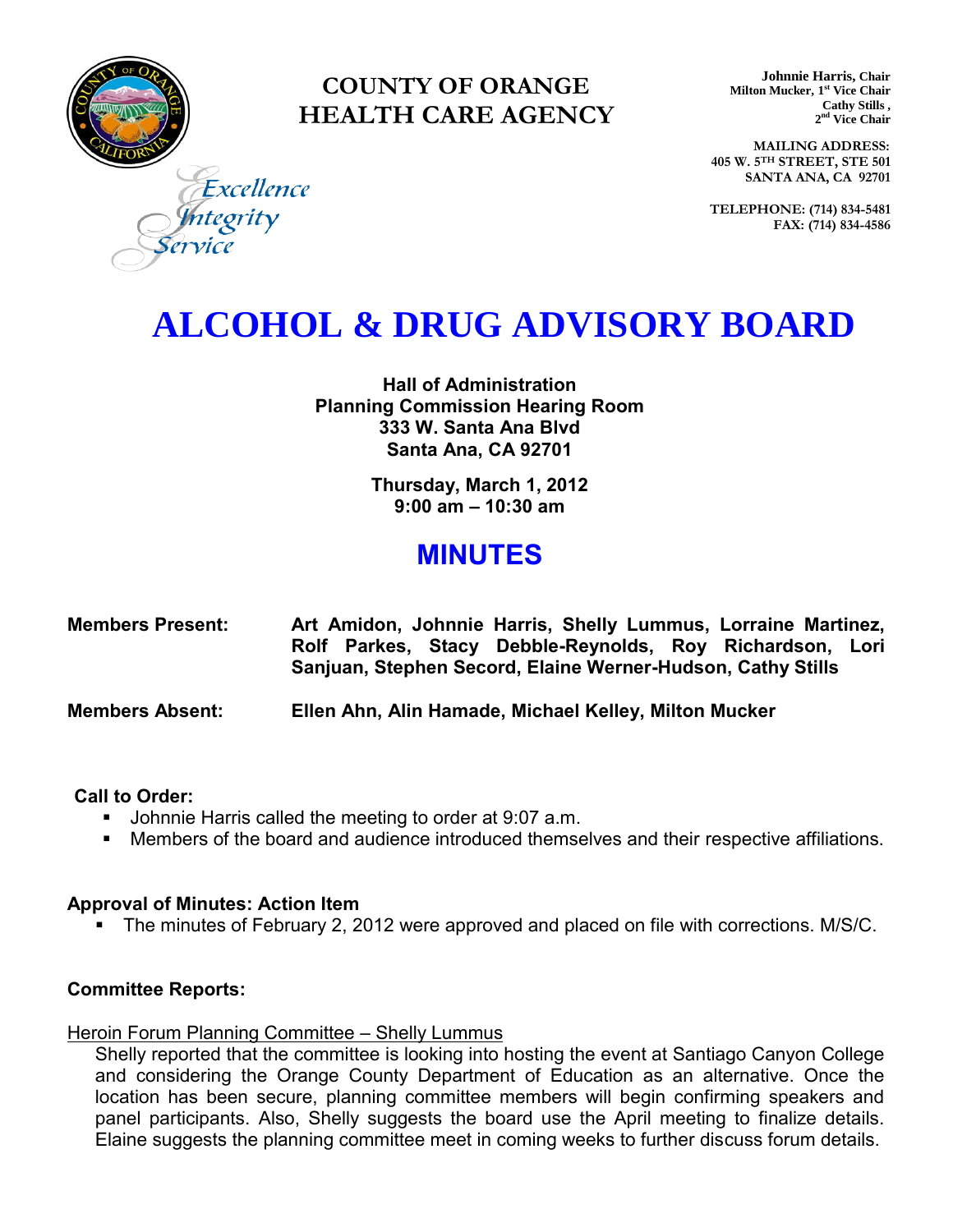Alcohol & Drug Advisory Board Minutes March 1, 2012 Page 2

#### Legislation – Roy Richardson

Roy updated the board on Assembly Bill (AB) 1759, 2007, and 2023. This legislation is to amend existing legislation in regards to the Health and Safety Code relating to controlled substances, alcohol and drug abuse counselors, and drug and alcohol programs.

#### Drug Court Oversight Liaison – Johnnie Harris

Johnnie reported that Judge Anderson is concerned with the Public Defender's office not receiving enough referrals.

#### MHB Liaison – Stephen Secord

Stephen reminded board members of the Annual Meeting of the Minds conference in Anaheim, May 2<sup>nd</sup> at the Anaheim Marriott Hotel. Further information will be provided.

#### Provider Meeting – Cathy Stills

Cathy shared that Brett updated the group on the state budget, in particularly realignment. Also, there was a presentation from New Leaf – an organization which helps individuals clear their criminal records.

#### **Old Business:** None

#### **New Business**:

#### Stephen Secord

Stephen suggests the board consider adjusting the meeting time to accommodate those members who plan to attend the Meeting of the Minds conference. Majority of the board recommend the time remain the same, however those members who would like to attend move forward with their plans and attend the conference.

#### **Behavioral Health Services Update: Brett O'Brien, Division Manager,**

# **Alcohol & Drug Abuse Services**

- Brett updated the board on the state and local budget. In regards to the Governor's budget, the State Department of Alcohol and Drug Programs (ADP) has been eliminated. The department is being merged into three other state departments. Also, in terms of the joint legislative hearing, testimonies have been sent to board members. Brett reiterated the importance of board members to understand the ramifications of the elimination of ADP. Funding isn't being jeopardized; rather the process of doing business will change. For example, instead of traditionally working with one agency – providers will now work with various state agencies.
- Furthermore, Brett updated the board on the Parolee Services Network (PSN) funding. Funding for the current year will be reduced by approximately \$100k for Orange County. Brett updated the board on Assembly Bill (AB) 109. The Health Care Agency (HCA) is looking to place psychiatric care at the Probation facility. Also, Drug Court is concerned about the potential impact of AB 109 on admissions.